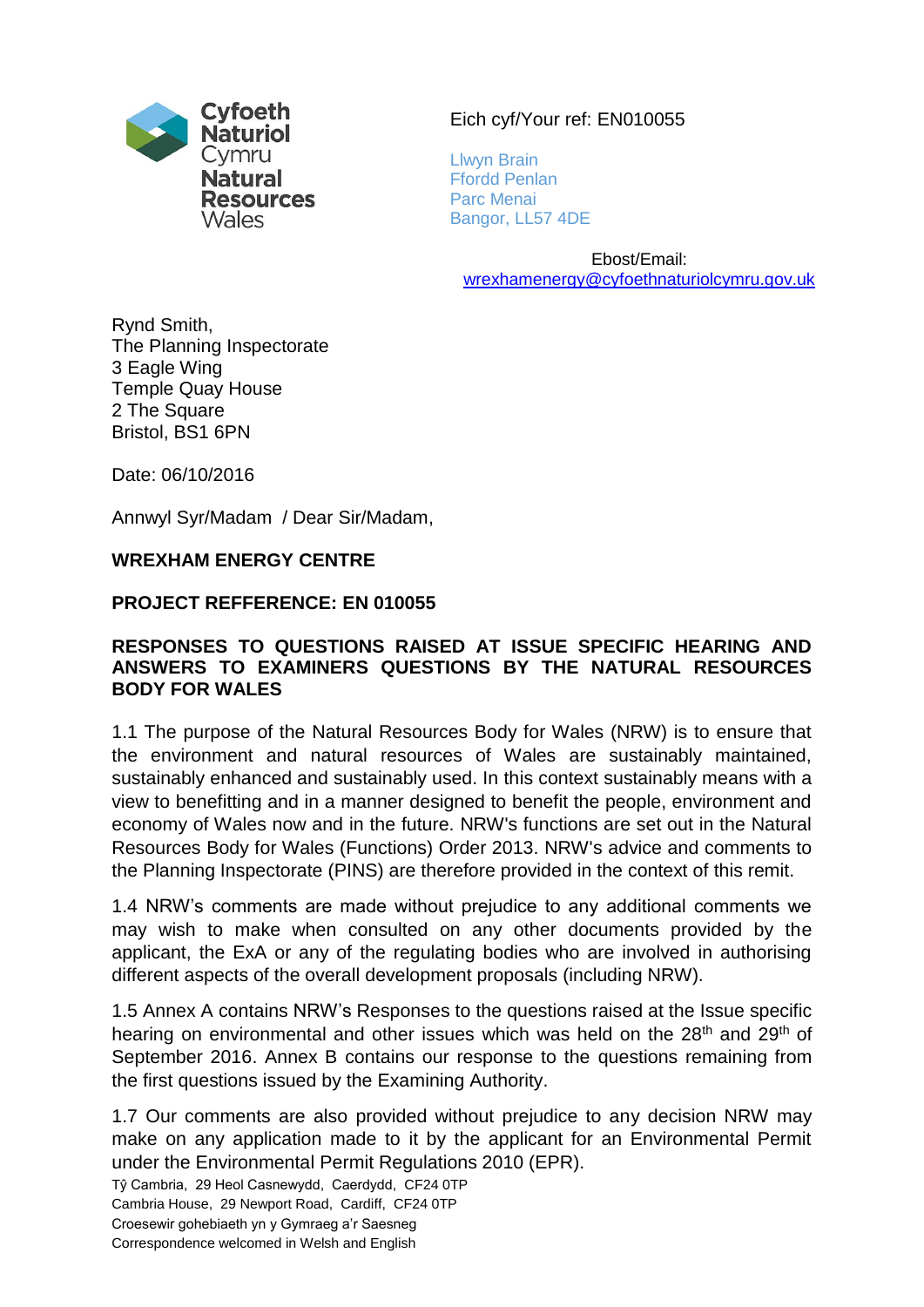Please contact Tomos Hughes [\(wrexhamenergy@cyfoethnaturiolcymru.gov.uk\)](mailto:wrexhamenergy@cyfoethnaturiolcymru.gov.uk) should you require further advice or information regarding this representation.

Yn gywir / Yours faithfully,



**Mr. Richard Ninnes** 

HEAD OF ECOSYSTEMS, PLANNING, AND PARTNERSHIPS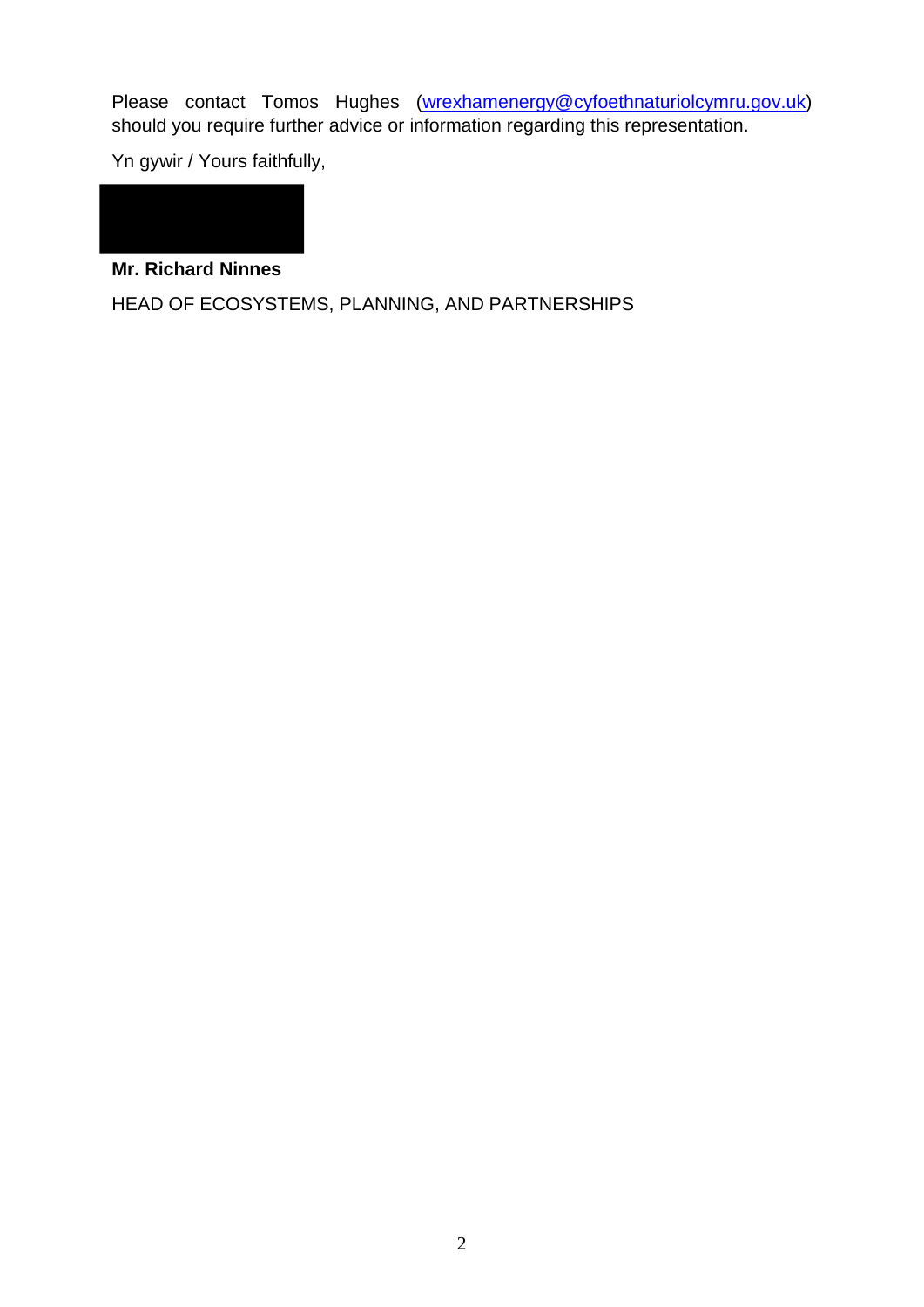## **Annex A**

## **Wrexham Energy Centre Proposed Development Consent Order**

# **NRW Responses to the questions raised at the Issue specific hearing on environmental and other issues**

#### **1. Great Crested Newts (GCN) and air emissions:**

NRW has been asked to clarify its position with regard to the potential impacts of emissions from the proposed gas fired power station on GCN as a statutory protected species.

GCN are known to inhabit a wide range of habitats. Of note with regard to this question, some of the habitats in which they are found are highly toxic/contaminated. In these toxic environments, it has been shown that populations of GCN are breeding.

Given the levels of deposition and changes to the immediate vicinity of the site predicted within the submitted documents, In accordance with our previous responses to the proposals, NRW consider; that the avoidance, mitigation and compensation measures proposed are satisfactory for the purposes of demonstrating:

1. No detriment to the maintenance of the populations of European protected species concerned at a favourable conservation status.

2. No adverse impact on individual local populations of British protected species which NRW has assessed.

NRW would consider any further substantive evidence submitted with regard to this matter if directed by the ExA.

#### **2. EP Regualtory system:**

NRW have been asked to give an explanation of the regulatory system with regard to the environmental permit.

The EP (if issued) would contain all the regulatory controls for emissions for the scheme in line with relevant legislation at the time. One or more regulatory officers would audit and inspect the site's compliance with emissions monitoring requirements. Power Stations routinely have to have continuous emissions monitoring system or "CEMS" in place and the operator has to demonstrate that the CEMS are maintained and calibrated. The permit would require a summary of any emissions data to be reported to NRW on a quarterly basis. For information, Annex V, Part 4 of the Industrial Emissions Directive States:

"For the purpose of the calculation of the average emission values, the values measured during the periods referred to in Article 30(5) and (6) and Article 37 as well as during the start-up and shut-down periods shall be disregarded."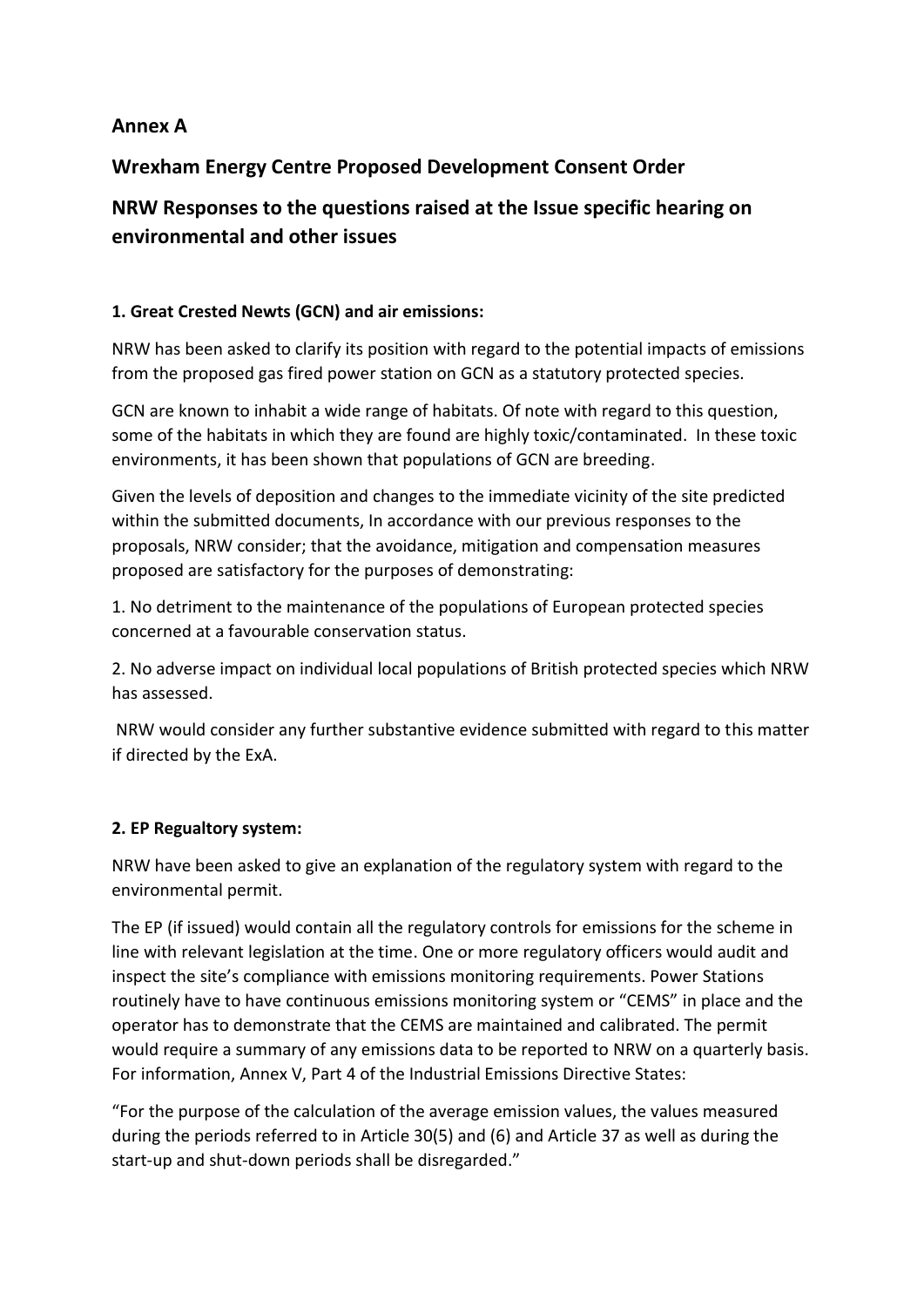Please follow the link below for further information on NRW's website:

http://naturalresources.wales/how-we-regulate-you/how-we-assess-businesscompliance/?lang=en

#### **3. Protected species mitigation delivery:**

NRW had previously requested clarification on the most appropriate method to deliver mitigation for the lifetime of the project. NRW are now satisfied that the proposed mitigation can be delivered through the Requirements of the Development Consent Order providing the appropriate wording is specified within the order. NRW will work with the applicant to determine the appropriate wording to ensure delivery is satisfactory and will inform the ExA at the earliest possible time of any agreement reached and any proposed changes.

#### **4. Bats and Noise:**

The ExA requested NRW review the updated CEMP provided by the applicant at deadline 2 to ensure that NRW is satisfied with its contents with regard to this matter.

NRW have reviewed Revision 1 of the Draft CEMP and are not aware of any substantive changes to the draft regarding bats. As such NRW consider that NRW's previous comments (in answer to examiners question 1.2.3.) remain applicable:

"Having reviewed the applicants response to this question at deadline 1, NRW consider that the potential noise disturbance can be adequately mitigated for through the outline measures indicated by the developer; and further specification within the Construction Environmental Management Plan to be conditioned prior to development commencing."

#### **5. Cumulative Effects Assessment:**

The developer has submitted further information regarding the potential electrical connection and updated information regarding the Cumulative Effects Assessment. The ExA has asked for our comments on the updated information.

The developer has confirmed that the proposed route does follow the road network through the Wrexham area. NRW are satisfied that the new proposals are unlikely to result in any substantial increase to the potential cumulative effects with regard to Ecology, Ground conditions, the water environment and waste. As such, NRW would not request any further assessment at this stage with regard to the NSIP process.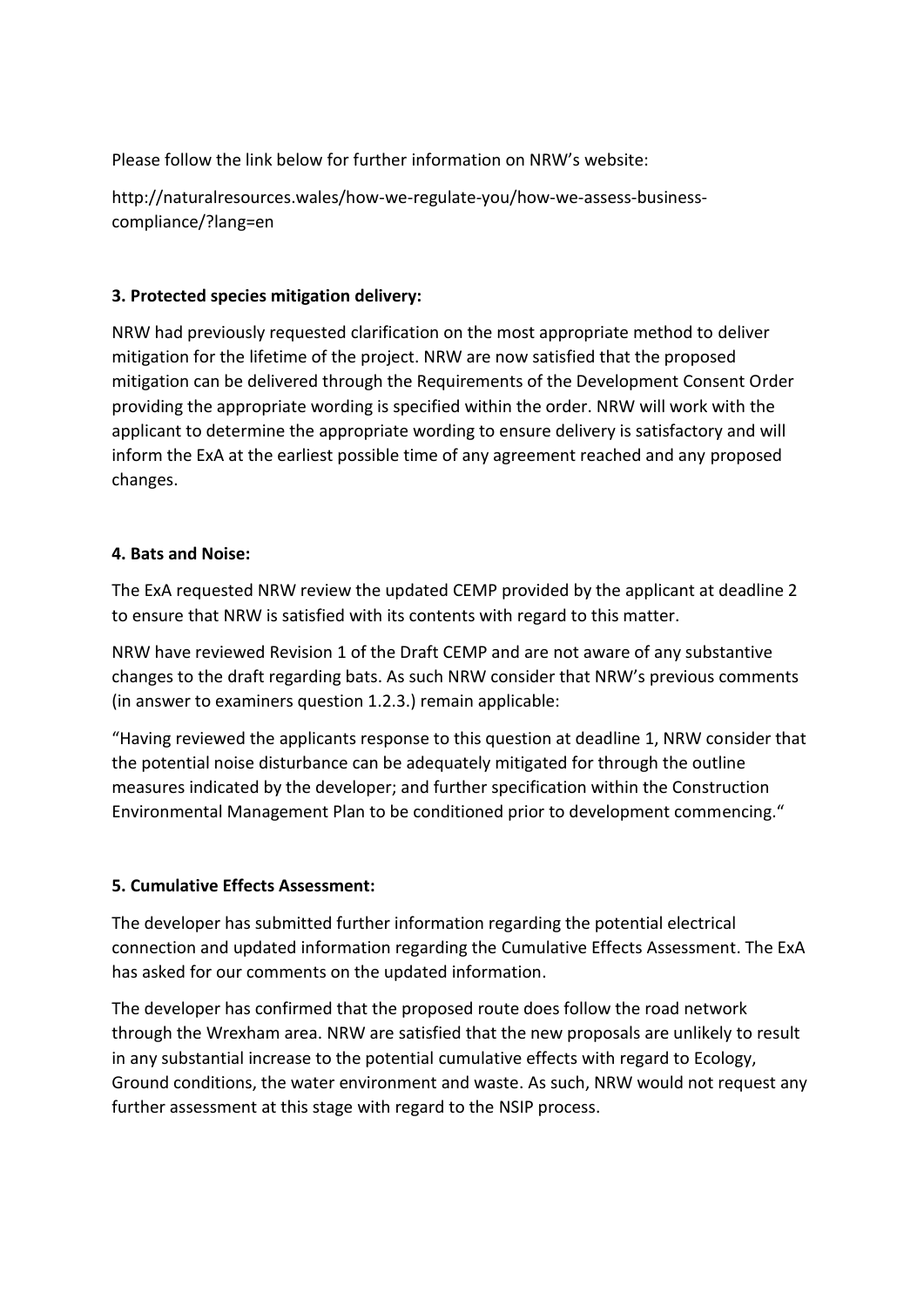NRW would advise that further detailed assessment and stringent working methods including avoidance, mitigation and compensation measures will be required for the grid connection application to progress.

#### **6. Flood Consequence assessment:**

The developer has submitted a revised Flood Consequence assessment at deadline 2. NRW has reviewed the submitted flood consequence assessment (FCA). The FCA has considered the potential risk of flooding arising from blockage where the small watercourse flowing along the west and north of the site is culverted under the Kingmoor Park Access Road (approximate location SJ3907650503). In light of the assessment and given the scale and nature of the watercourse and the relative elevation of the watercourse at this location and the Power Station Complex, we are satisfied that the risk of flooding from blockage at this location would be low.

The applicant may wish to investigate blockage at the culvert under the proposed access road (approximate location SJ3899950253) which may result in problems accessing the site without implementation of appropriate mitigation measures.

The applicant should note that any modifications to the culverts over the ordinary watercourse on the site are likely to require Flood Defence Consent under the Land Drainage Act 1991 from the Lead Local Flood Authority, Wrexham CBC.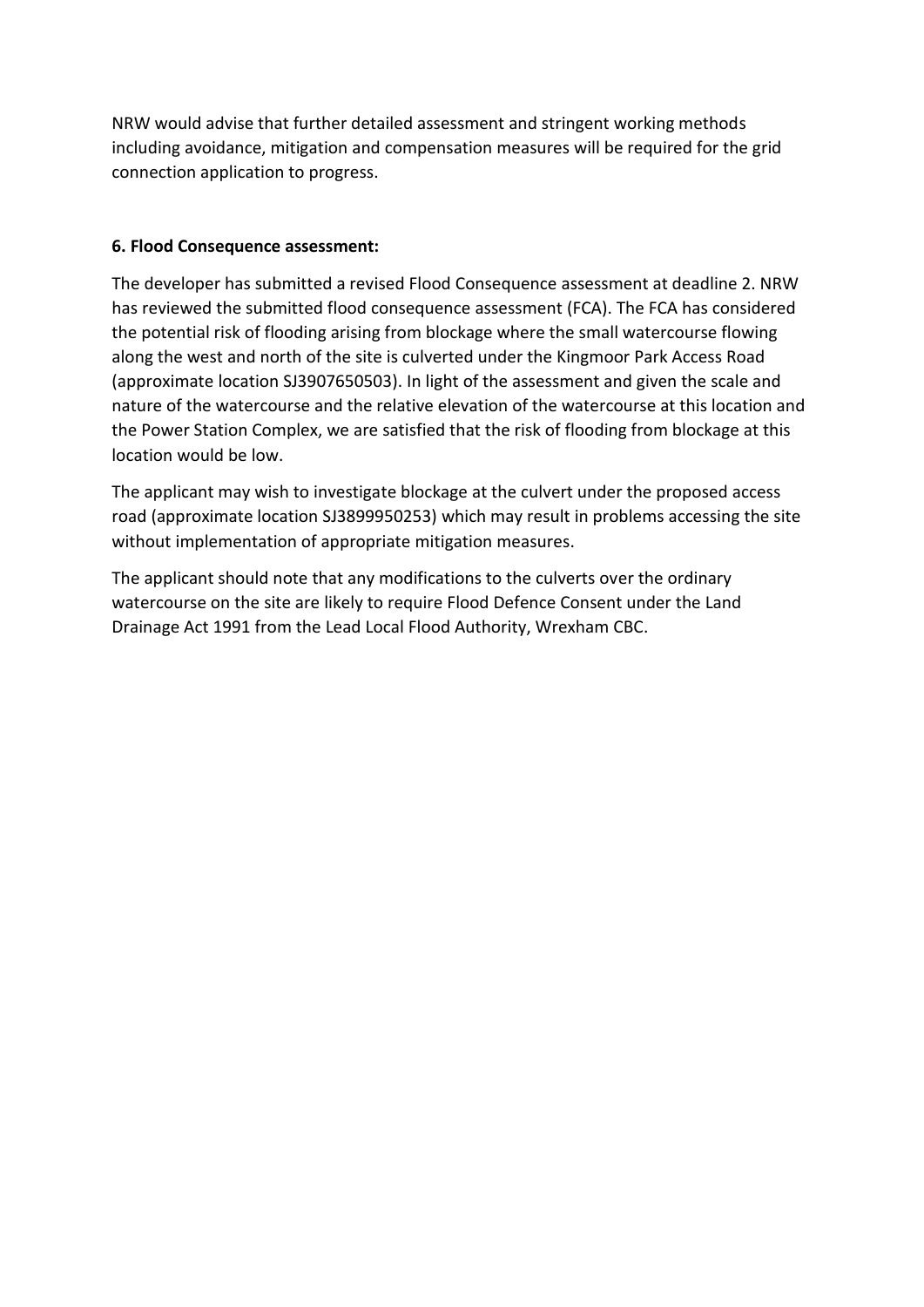# **Annex B**

| <b>Request</b><br>number | <b>Request to</b>                           | <b>Request</b>                                                                                                                                                                                                                                                                                                                                                                                                                                                                                                                                                                                                                                                                                                                                                                                                                                                                                                                                                                                                       | <b>NRW Response</b>                                                                                                                                                                                                                                                                                                                                                                                                                                                                                                                                                                                                 |  |  |  |  |
|--------------------------|---------------------------------------------|----------------------------------------------------------------------------------------------------------------------------------------------------------------------------------------------------------------------------------------------------------------------------------------------------------------------------------------------------------------------------------------------------------------------------------------------------------------------------------------------------------------------------------------------------------------------------------------------------------------------------------------------------------------------------------------------------------------------------------------------------------------------------------------------------------------------------------------------------------------------------------------------------------------------------------------------------------------------------------------------------------------------|---------------------------------------------------------------------------------------------------------------------------------------------------------------------------------------------------------------------------------------------------------------------------------------------------------------------------------------------------------------------------------------------------------------------------------------------------------------------------------------------------------------------------------------------------------------------------------------------------------------------|--|--|--|--|
|                          | 1.3 Combined Heat and Power (CHP) Readiness |                                                                                                                                                                                                                                                                                                                                                                                                                                                                                                                                                                                                                                                                                                                                                                                                                                                                                                                                                                                                                      |                                                                                                                                                                                                                                                                                                                                                                                                                                                                                                                                                                                                                     |  |  |  |  |
| 1.3.2.                   | The Applicant,<br>NRW and WCBC              | Heat export: effects on combustion performance<br>If the response to question 1.3.1 above records that the<br>active take-up and export of heat will materially affect<br>combustion performance, at Deadline 3:<br>A. Please identify how the revised combustion<br>performance of the electricity generating<br>station together with active CHP has been or<br>should be secured to ensure that it remains<br>within the Rochdale Envelope?                                                                                                                                                                                                                                                                                                                                                                                                                                                                                                                                                                       | The applicant's response to question<br>1.3.1. at deadline 1 demonstrates that<br>the combustion performance would not<br>be affected by the take up and export of<br>heat.                                                                                                                                                                                                                                                                                                                                                                                                                                         |  |  |  |  |
|                          | 1.17 Water Environment                      |                                                                                                                                                                                                                                                                                                                                                                                                                                                                                                                                                                                                                                                                                                                                                                                                                                                                                                                                                                                                                      |                                                                                                                                                                                                                                                                                                                                                                                                                                                                                                                                                                                                                     |  |  |  |  |
| 1.17.6.                  | WCBC, NRW and<br>DC/WW                      | Water environment: flood risk and drainage:<br>construction phase<br>WCBC is the lead flood authority. Relatively little detail is<br>provided in the ES or the draft CEMP [APP-152] on the<br>content of the construction drainage strategy. The<br>delivery of the CEMP is secured under Requirement 4 of<br>the draft DCO which states that no construction can<br>begin before the CEMP has been approved by the local<br>authority, must be substantially in accordance with the<br>draft CEMP provided in Appendix 19.1 of the ES and<br>must include a construction drainage strategy. Further<br>to the issue raised in question 1.17.5 above and taking<br>information provided by the Applicant at <b>Deadline 2</b> into<br>account together with information about the construction<br>drainage strategy in the ES at appendix 14.3 [APP-148]<br>(where a proposal for a permeable laydown area is set<br>out in paragraph 5.19), WCBC are requested to<br>address the following question at Deadline 3: | NRW's comments on surface water are<br>limited to the acceptability of the rate of<br>discharge and the point of discharge.<br>NRW would refer you to Wrexham<br>County Borough Council's drainage<br>department for comment on the detailed<br>drainage design with regard to flood risk,<br>as they fulfil the role of Lead Local Flood<br>Authority.<br>The proposed maximum discharge rate<br>of 12.2l/s for the positively drained area<br>comprising the Power Station Complex is<br>appropriate. The applicant has<br>investigated and discounted the potential<br>for infiltration so the proposed point of |  |  |  |  |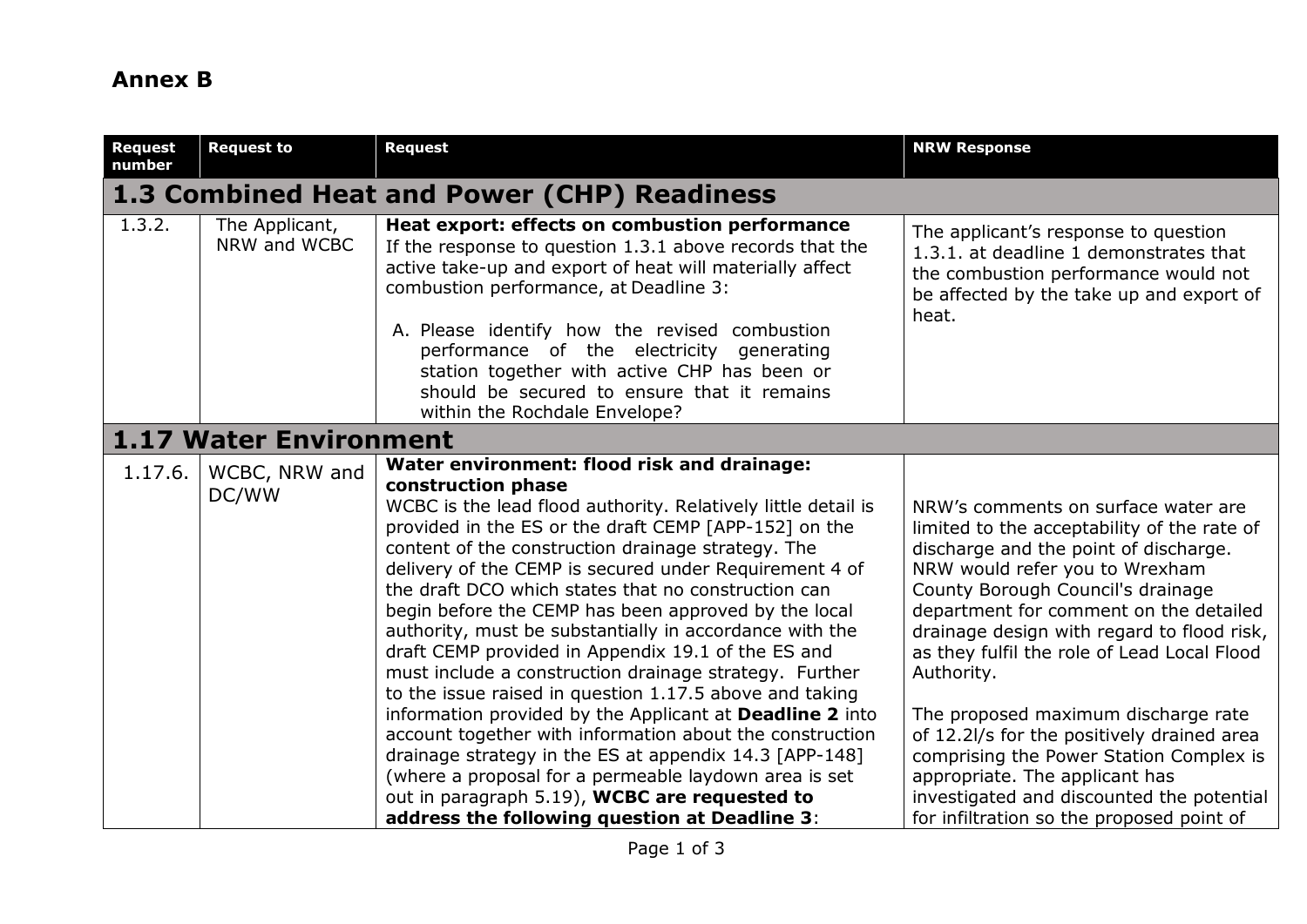| <b>Request</b><br>number | <b>Request to</b>                                     | <b>Request</b>                                                                                                                                                                                                                                                                                                                                                                                                                                                                                                                                                                                                                                                                                                                                                                                                                                                                                                                                                                                                                                                                                                                                            | <b>NRW Response</b>                                                                                                                                                                                                                                                                                                                                                                                                              |
|--------------------------|-------------------------------------------------------|-----------------------------------------------------------------------------------------------------------------------------------------------------------------------------------------------------------------------------------------------------------------------------------------------------------------------------------------------------------------------------------------------------------------------------------------------------------------------------------------------------------------------------------------------------------------------------------------------------------------------------------------------------------------------------------------------------------------------------------------------------------------------------------------------------------------------------------------------------------------------------------------------------------------------------------------------------------------------------------------------------------------------------------------------------------------------------------------------------------------------------------------------------------|----------------------------------------------------------------------------------------------------------------------------------------------------------------------------------------------------------------------------------------------------------------------------------------------------------------------------------------------------------------------------------------------------------------------------------|
|                          |                                                       | A. Is the proposed construction drainage strategy<br>appropriate?<br>B. Are WCBC and NRW satisfied with the current level<br>of information about the content of the construction<br>drainage strategy?<br>C. Is more detail needed in an updated outline CEMP?<br>D. Does DCO requirement 4 provide sufficient<br>security that appropriate surface water drainage<br>arrangements will be made?<br>E. Is any change required to DCO requirement 4?                                                                                                                                                                                                                                                                                                                                                                                                                                                                                                                                                                                                                                                                                                      | discharge into the watercourse on site is<br>acceptable.<br>NRW would also flag that during<br>construction, pollution control is<br>intrinsically linked with this subject. The<br>applicant has given basic assurance and<br>outlined guidance etc. to be adhered to<br>while producing the CEMP, but<br>substantial detailed information will be<br>required to discharge this condition prior<br>to works commencing onsite. |
| 1.17.7.                  | WCBC, NRW and<br>Dwr Cymru/<br>Welsh Water<br>(DC/WW) | Water environment: flood risk and drainage:<br>operational phase<br>WCBC is the lead flood authority.<br>The surface water drainage strategy during operation is<br>Work No. 3 in the draft DCO [APP-033]. The draft DCO<br>also includes requirement 12 which states that Work No. 1<br>must not commence until the details of the foul and<br>surface water drainage strategies have been approved by<br>Wrexham CBC. These details must be 'substantially in<br>accordance with the illustrative foul and surface water<br>drainage plan' [APP-015]. Other measures to avoid<br>contaminants affecting the water environment (such as<br>bunding of fuel tanks) would be delivered through the<br>design of the project and through the controls imposed<br>through the Environmental Permit (EP) (ES Chapter 19<br>[APP-067]). This means that the application proposal<br>appears to rely on mitigation which is not secured in the<br>DCO and will be delivered pursuant to the EP process<br>under the oversight of NRW.<br>Further to the issue raised in question 1.17.5 above and<br>taking information provided by the Applicant at Deadline 2 | No specific question directed at NRW.<br>NRW would be happy to clarify any<br>points further if required by ExA.                                                                                                                                                                                                                                                                                                                 |